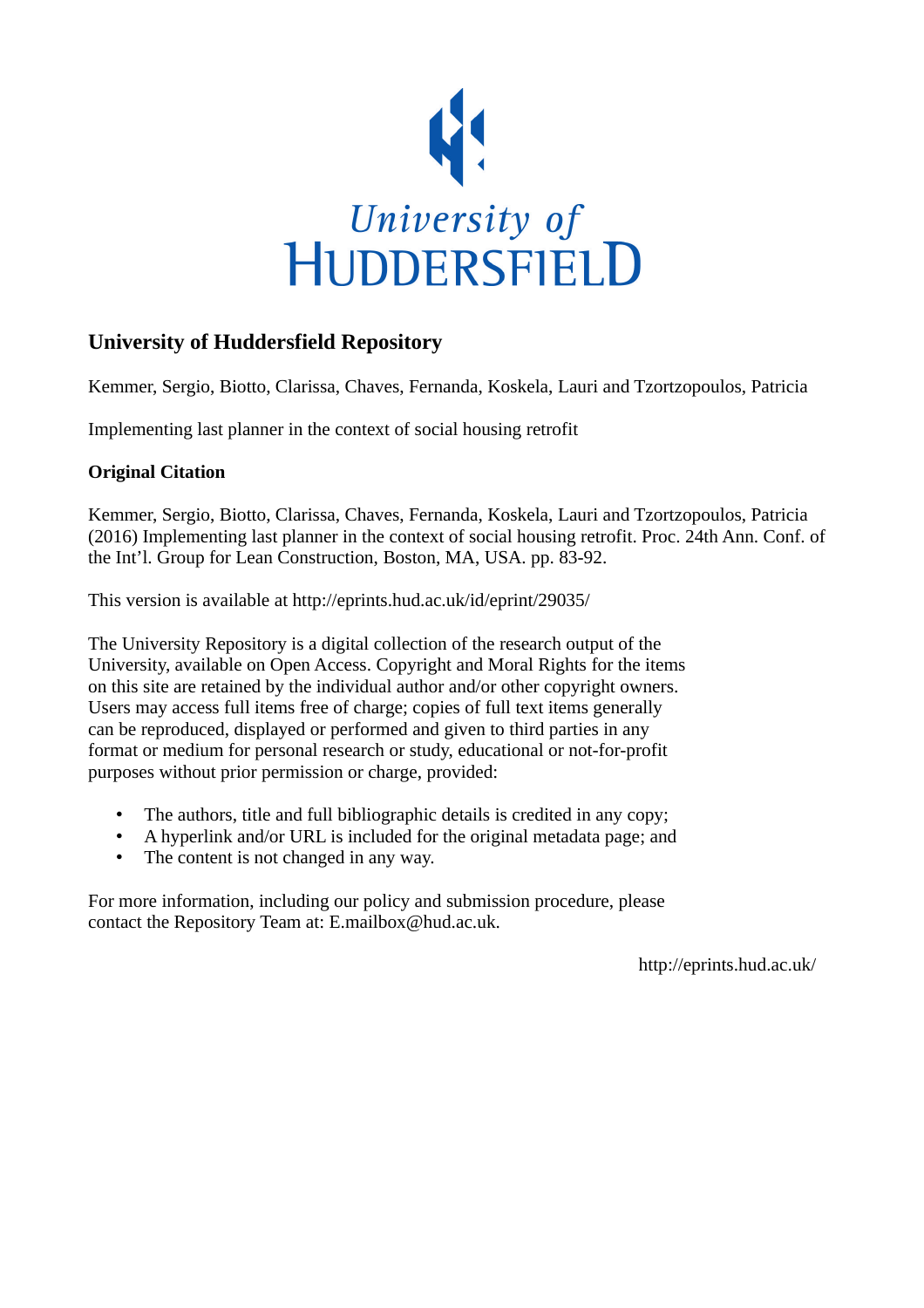Kemmer, S., Biotto, C., Chaves, F., Koskela, L. and Fazenda, P. T. (2016). "Implementing Last Planner in the Context of Social Housing Retrofit" In: *Proc. 24th Ann. Conf. of the Int'l. Group for Lean Construction*, Boston, MA, USA, sect.6 pp. 83–92. Available at: <www.iglc.net>.

# **IMPLEMENTING LAST PLANNER IN THE CONTEXT OF SOCIAL HOUSING RETROFIT**

#### **Sergio Kemmer<sup>1</sup> , Clarissa Biotto<sup>2</sup> , Fernanda Chaves<sup>3</sup> , Lauri Koskela<sup>4</sup> , and Patricia Tzortzopoulos Fazenda<sup>5</sup>**

## **ABSTRACT**

The paper aims to investigate the implementation issues and benefits of utilising the Last Planner and 4D modelling in the context of retrofit of social housing. It presents initial results of an on-going research project carried out in Northern Ireland, which focuses on the retrofit of solid wall homes. The research project involves the proposal of a process in which BIM is used to evaluate what-if scenarios for the retrofit of social housing with a focus on reducing user's disruption throughout the construction process. Both 4D and the Last Planner are used to ensure the retrofit works with the minimum disruption.

A case study on the retrofit of a set of houses was carried out, which is part of a bigger research project entitled S-IMPLER. Data was collected via semi-structured interviews, participant observation in planning meetings, site visits and documental analysis. The study sheds light on a particular type of project that has not been well explored by the lean community, i.e. retrofits. It is argued that the results can be applicable to support the retrofit of a number of solid wall homes throughout the UK.

# **KEYWORDS**

Retrofit, disruptions, production, last planner system.

# **INTRODUCTION**

Retrofits, or sustainable retrofits, refer to the refurbishment of buildings with the purpose to improve their energy performance (Swan & Brow 2013). This type of refurbishment has been gaining importance within the construction sector as it plays a vital role in the achievement of sustainable targets (Kelly 2009).

 $\mathbf{1}$ <sup>1</sup> PhD Candidate, School of Art, Design and Architecture, University of Huddersfield, Queen Street Building, Queen St, Huddersfield, West Yorkshire, HD1 3DU, United Kingdom. Emails:

Sergio.Kemmer@hud.ac.uk; sergiokemmer@gmail.com

PhD Candidate, School of Art, Design and Architecture, University of Huddersfield, Email: Clarissa.Biotto@hud.ac.uk

<sup>3</sup> M.Sc., Architect, Dept. of Civil Engineering, Federal Univ. of Rio Grande do Sul (UFRGS), 99 Osvaldo Aranha Av., CEP 90035-190, Porto Alegre, RS, Brazil, nandajc\_ufrgs@hotmail.com

Professor, School of Art, Design and Architecture, University of Huddersfield, Email: L.Koskela@hud.ac.uk

<sup>&</sup>lt;sup>5</sup> Professor, School of Art, Design and Architecture, University of Huddersfield, Email: P.Tzortzopoulos@hud.ac.uk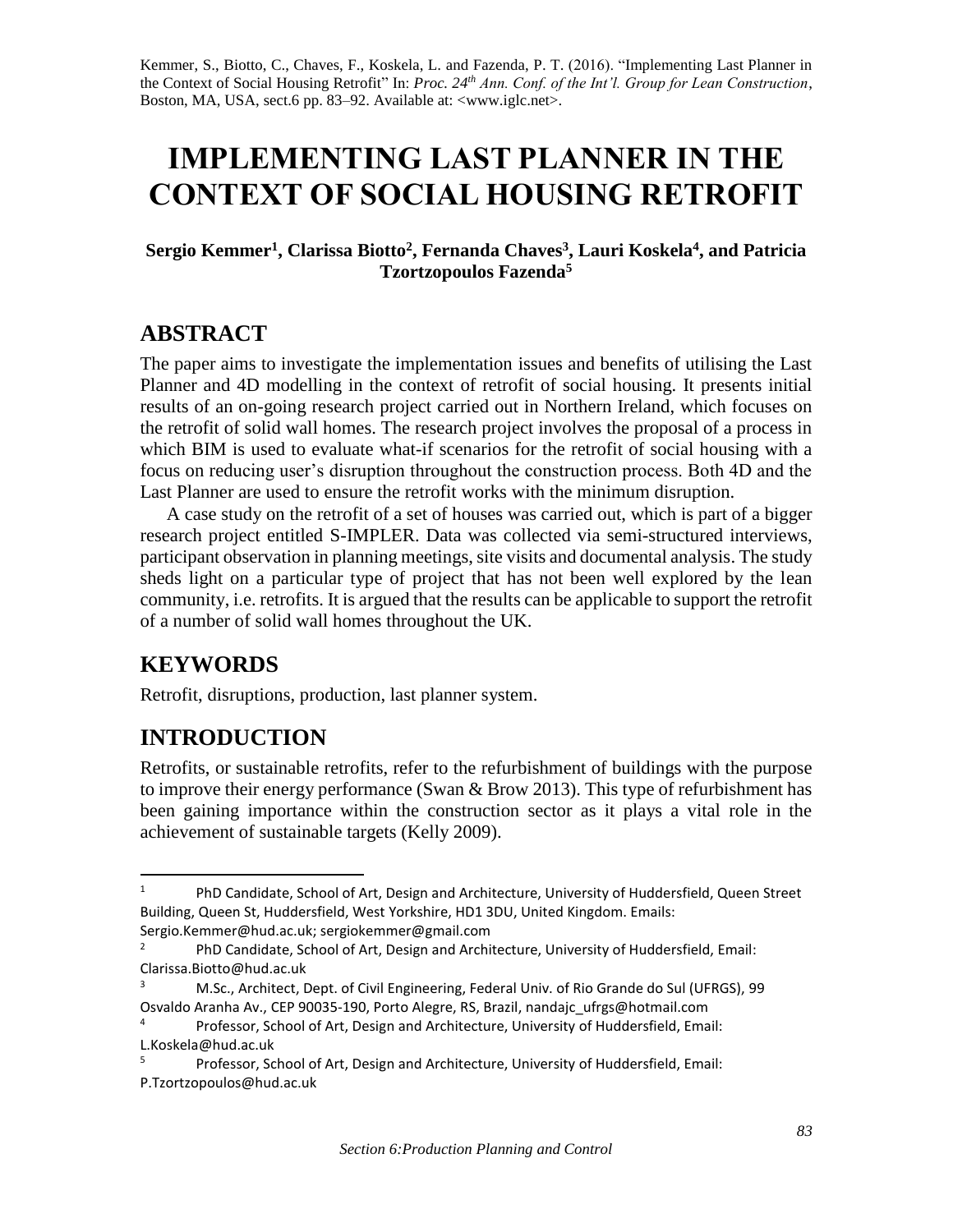The retrofit process presents many challenges for managers and decision makers, particularly when the users remain in the building over the period that the works are carried out (CIRIA, 2004). The retrofit works cause disruptions for building users, which need to be treated as an additional variable in managing retrofits and considered as part of the strategic objectives in such projects (Kelsey 2003).

This scenario offers an interesting opportunity to investigate the applicability of lean principles in order to tackle the issues inherent to retrofit projects. Despite being well tested in new build projects, the implementation of lean methods in retrofits has been scarce (Kemmer & Koskela 2012). This study contributes to fill this void by exploring the potential of using Last Planner System (Ballard 2000) with the support of Building Information Modelling (BIM) to ensure the retrofit works with the minimum disruption.

#### **LEAN IN RETROFIT PROJECTS**

There are around 4.95 million of dwellings in the UK's social housing stock (DCLG 2015). A significant part of these homes do not meet the minimum requisites of insulation and energy conservation and, therefore, require retrofit activities to improve the thermal comfort and to replace building components at the end of its useful life (Itard et al. 2008). The problem is that the majority of those homes are owner-occupied which enhance the difficulty of retrofit works and the possibility of users' disruptions. Lean principles might be an interesting option to tackle the issues inherent to retrofit projects.

Several authors have highlighted the need and opportunity for investigating the applicability of lean principles in retrofit projects (Smith & Owen 2011; Brayshaw et al. 2012; Swan 2013). However, there is still limited evidence of practical applications of the lean theory in the refurbishment sector as a whole, including retrofits, especially when compared to what is found regarding new builds (Kemmer & Koskela 2012).

Despite the lack of research on the application of lean in retrofit projects, it is worth mentioning that there are few examples available in the literature demonstrating the usefulness of lean initiatives in such projects. For example, Tuholski and Tommelein (2008) and Tuholski et al. (2009) show the potential of lean tools such as design structure matrix methodology and cross-functional process charts for optimizing the design process on complex seismic retrofit projects. Ladhad and Parrish (2013) contend that lean practices such as learning from previous projects, shared understanding, early integration of design and construction teams are also useful for promoting energy savings during the building's lifecycle. Last Planner System (Ballard 2000), the well-known lean method of production planning and control, is also mentioned as a useful tool for improving coordination and integration among project participants (Ladhad & Parrish 2013).

Although providing inspiring results, those studies have not addressed the context of social housing retrofit. It is argued that such project context has particular characteristics and management challenges that might demand specific lean approaches. This study contributes to the existing literature by discussing the implementation issues and potential benefits of applying Last Planner with the support of BIM in a social housing retrofit.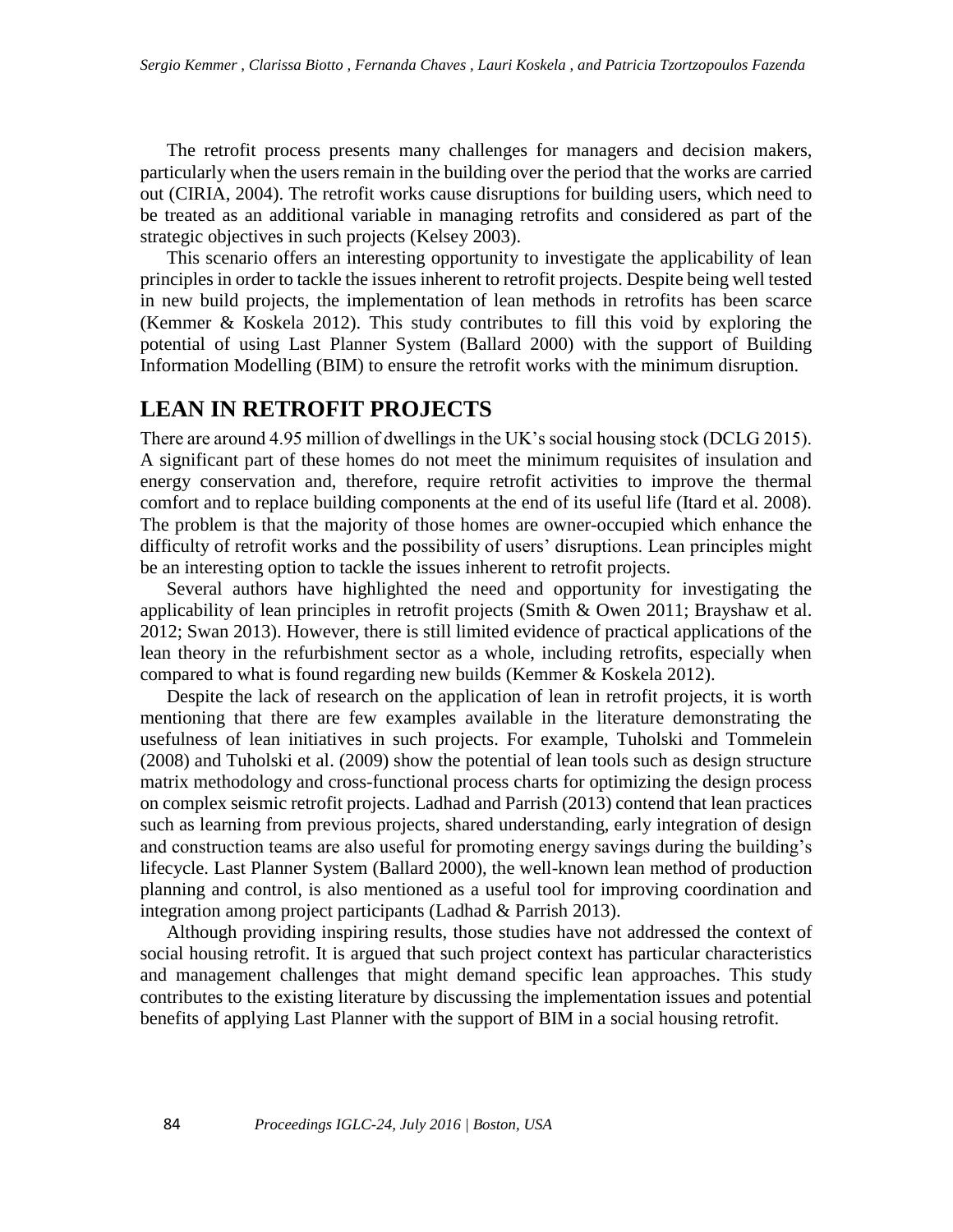### **BIM IN RETROFIT PROJECTS**

According to Hammond et al. (2014), BIM has potential to be used in retrofits in the following areas: (a) determine the level of green building certification systems can be achieved (e.g. LEED); (b) perform building analyses, such as, orientation, massing, envelope, daylight to enhance design; (c) perform analyses on building functions, as energy and water use, ventilation and lighting. In addition, BIM model created for retrofit works can be also used in a cost estimating software to calculate the cost of retrofit and in others software for further building maintenance and operation (Ilter & Ergen, 2015).

Despite the potential of BIM for retrofit projects, there are no studies about its use to analyse end user's disruption. Therefore, this study is focused on filling the gap about the benefits and challenges in use BIM tools to reduce the user's disruptions, as it is a common problem faced in retrofit works.

#### **THE S-IMPLER PROJECT**

The work presented in this paper is part of a wider research project entitled Solid Wall Innovative Insulation and Monitoring Processes using Lean Energy Efficient Retrofit (S-IMPLER), funded by the Innovate UK (http://www.s-impler.com). This project aims to develop a retrofit solution for social housing, which were built with solid walls, to achieve 60% reduction in monitored energy costs, at least 10% faster than conventional installations, with less disruption for end users, without reductions in quality and safety.

This research initiative involves a housing association, two academic institutions, an independent research organisation, an energy service supplier, a building contractor, a consultant on continuous improvement, an architectural practice, a company specialised on energy management solutions, a software company, and material suppliers. The application of lean and BIM practices are part of the elements investigated in the project. The retrofit work consists of:

- Replacing the old external windows and doors made of wood and single glass by openings made of PVC and double glass;
- Strengthening of the existing loft insulation layer;
- Insulation of external walls using insulation dynamic boards and rendering;
- Switching the existing oil boiler with natural gas boiler heating system;
- Switching the ventilation system with a more efficient one.

The retrofit work will be carried out in five different phases to enable analysis, learning and improvements between phases. This paper specifically reports on the use of Last Planner and 4D modelling with the purpose to reduce user's disruptions.

# **RESEARCH METHOD**

A case study was carried out to evaluate the implementation issues and benefits of utilising the Last Planner System and 4D BIM modelling in the retrofit of a set of houses. This study is part of an on-going research project conducted in Northern Ireland, which involves the refurbishment of eight houses in five phases (see details below). This paper reports findings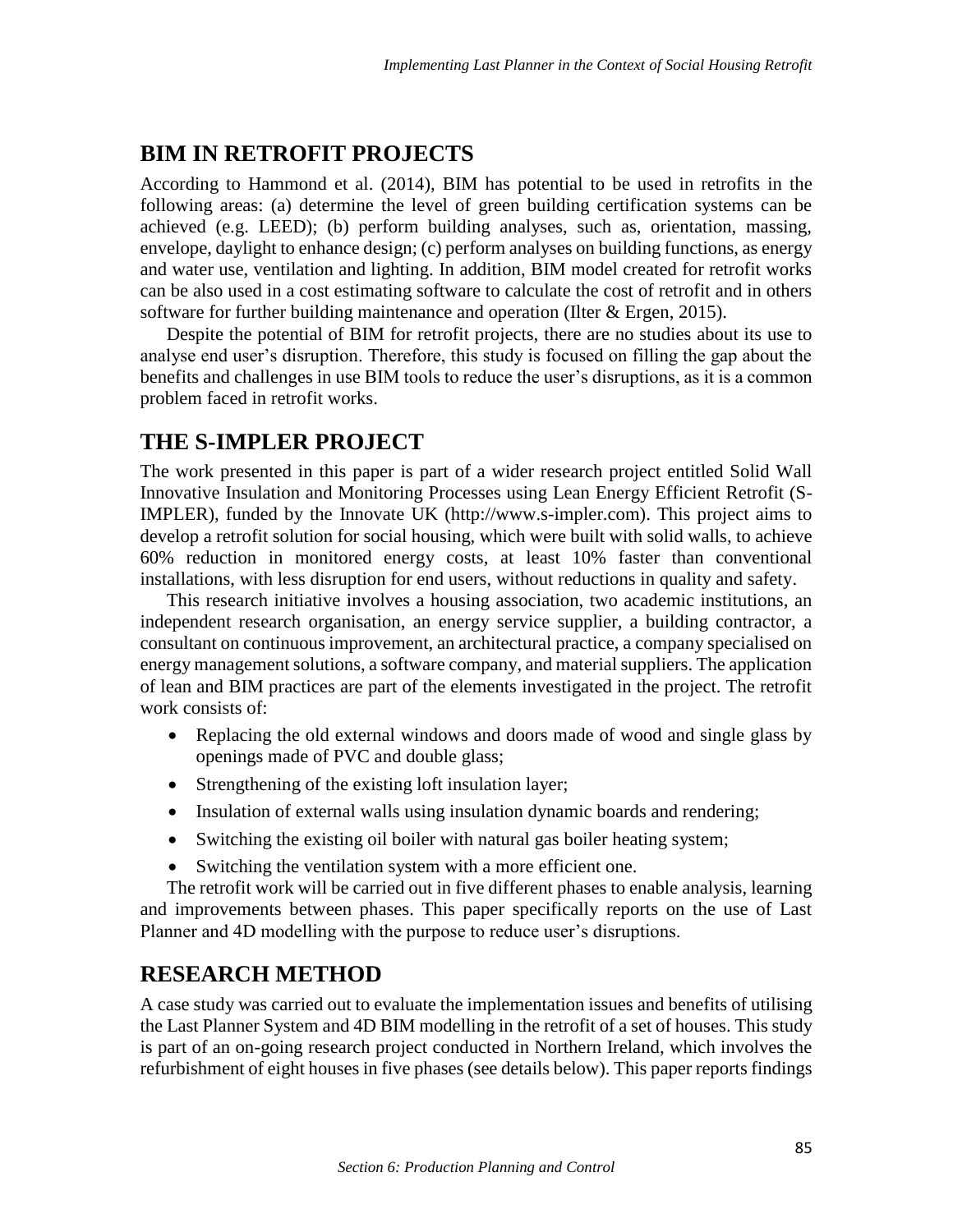from the first three phases (Table 1). The objectives set for each phase along with the methods used in this investigation is presented in the following table.

| <b>Items</b>        | Phase 1A                                                                                                                                                                           | Phase 1B                                                                                                                                  | Phase 2                                                                                                                                                                      |
|---------------------|------------------------------------------------------------------------------------------------------------------------------------------------------------------------------------|-------------------------------------------------------------------------------------------------------------------------------------------|------------------------------------------------------------------------------------------------------------------------------------------------------------------------------|
| Objectives          | (a) understanding of<br>project's current status,<br>(b) problem<br>identification along with<br>root cause analysis, (c)<br>identification of<br>opportunities for<br>improvement | (a) introduction of Last<br>Planner with the support<br>of 4D BIM modelling, (b)<br>identification of<br>opportunities for<br>improvement | (a) use of BIM for what-if<br>scenarios simulations and<br>use of line of balance for<br>assessing disruptions, (b)<br>identification of<br>opportunities for<br>improvement |
| Research<br>methods | Semi-structure<br>interviews, direct<br>observation of works<br>on site, documental<br>analysis                                                                                    | Participant-observation in<br>planning meetings, direct<br>observation of works on<br>site, documental analysis                           | Participant-observation in<br>planning meeting,<br>documental analysis                                                                                                       |

Table 1: Research process.

As illustrated in the table above, the first phase of the study was exploratory. In order to achieve the goals set for this initial stage, it was conducted semi-structured interviews with project participants (e.g. project manager, site manager, consultant, architect, etc.), direct observation of works on site, participant observation in planning meetings, and documental analysis (e.g. production plans, scope of works, design drawings). As the main goal of this phase was just to understand the current planning system, the researchers made no intervention in the process of production planning and control.

In the phase's 1B and 2 the researchers collaborated closely with project participants. This refers to a pro-active participation in the implementation of Last Planner and 4D BIM modelling, i.e. facilitating planning meetings, devising plan options, making direct observations on site, and analysing documents related to production planning and control.

### **RESEARCH FINDINGS**

#### **PHASE 1A – EXISTING PRODUCTION PLANNING AND CONTROL SYSTEM**

The first phase of the project involved the retrofit of one house, which was void during the construction. The team assembled for the delivery phase was led by a project manager who was responsible for managing a group of material's suppliers, an architect responsible for the retrofit design, and the subcontractor assigned for carrying out the works on site. Such team will be referred in this paper as "the delivery team".

In order to get ready for the retrofit, the delivery team met four weeks prior works were due to start on site. The main goals of this meeting were to devise the construction programme and phase sequencing as well as checking the prerequisites for the retrofits such as design information, material and labour supply. Such tasks were facilitated by the project consultant and performed by the delivery team in a collaborative fashion through the use of post-its notes for setting deadlines for removing the project's constraints and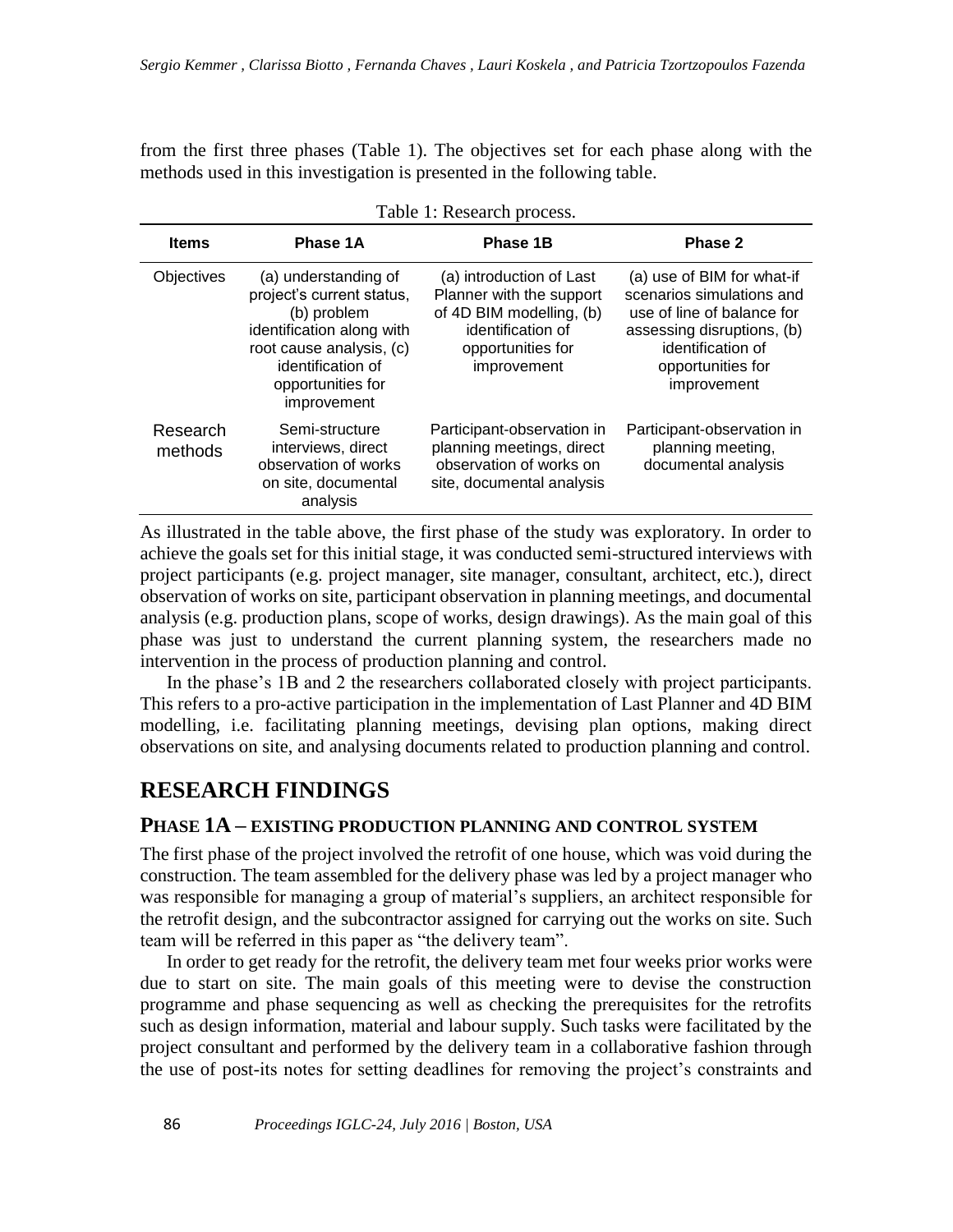milestones for the main construction processes. Four weeks later the retrofit began as planned. The lead time planned for the retrofit in this phase was four weeks.

During the construction phase, the production planning and control process was carried out in an informal basis. There was no formalisation of plans, apart from the construction programme generated at the outset. Such plan, which served as a master plan for this first phase, become out-dated quickly as the sequence of works agreed initially changed during construction. Likewise, the problems on site were not systematically registered since there was no formal document for that purpose.

Several problems were identified during the construction phase such as disruptions in the workflow (main problem), downtime, and rework. The lack of materials (e.g. windows and insulation components) and design information (e.g. detailed drawings) caused such problems. However, the analysis of the root causes, carried out by the delivery team during an improvement meeting after the completion of the retrofit, revealed that such problems were mostly due to inefficient communication amongst the team, as neither the communication structure within the project nor the roles and responsibilities of each participant were clear, and also due to the compressed time for developing the design, which resulted in the lack of information for carrying out the works on site as planned. The actual lead time for retrofitting the house was eleven weeks.

In terms of opportunities for improvement, the delivery team decided that no works on site should get started until all uncertainties were resolved. This decision was made in order to prevent disruptions in the workflow and downtime, therefore enabling the compression of the lead time for the next retrofit phase. Also, a web-based project management platform was set up and a meeting was organised by the project consultant in order to streamline the communication and foster collaboration amongst the team. Besides, it was decided that a formal production planning and control approach should be adopted so better results could be achieved (e.g. less disruptions, compressed lead time).

#### **PHASE 1B – INTRODUCTION OF LAST PLANNER AND 4D BIM MODELLING**

The second phase of the project involved the retrofit of two houses, both occupied during the construction. In order to produce a predictable workflow and rapid learning as well as reducing disruptions on site, the Last Planner System (LPS) of production control was adopted. 4D BIM modelling simulations were also used as a visual aid to support decisionmaking within the LPS framework. They aimed at contributing to the development of the master plan by showing the implications of different production strategies in terms of disruptions for the residents. The target lead time set for this second phase of the project was four weeks for the retrofit of both houses.

In order to implement the LPS in such specific project context, some adaptations had to be made. These are summarised in the following table.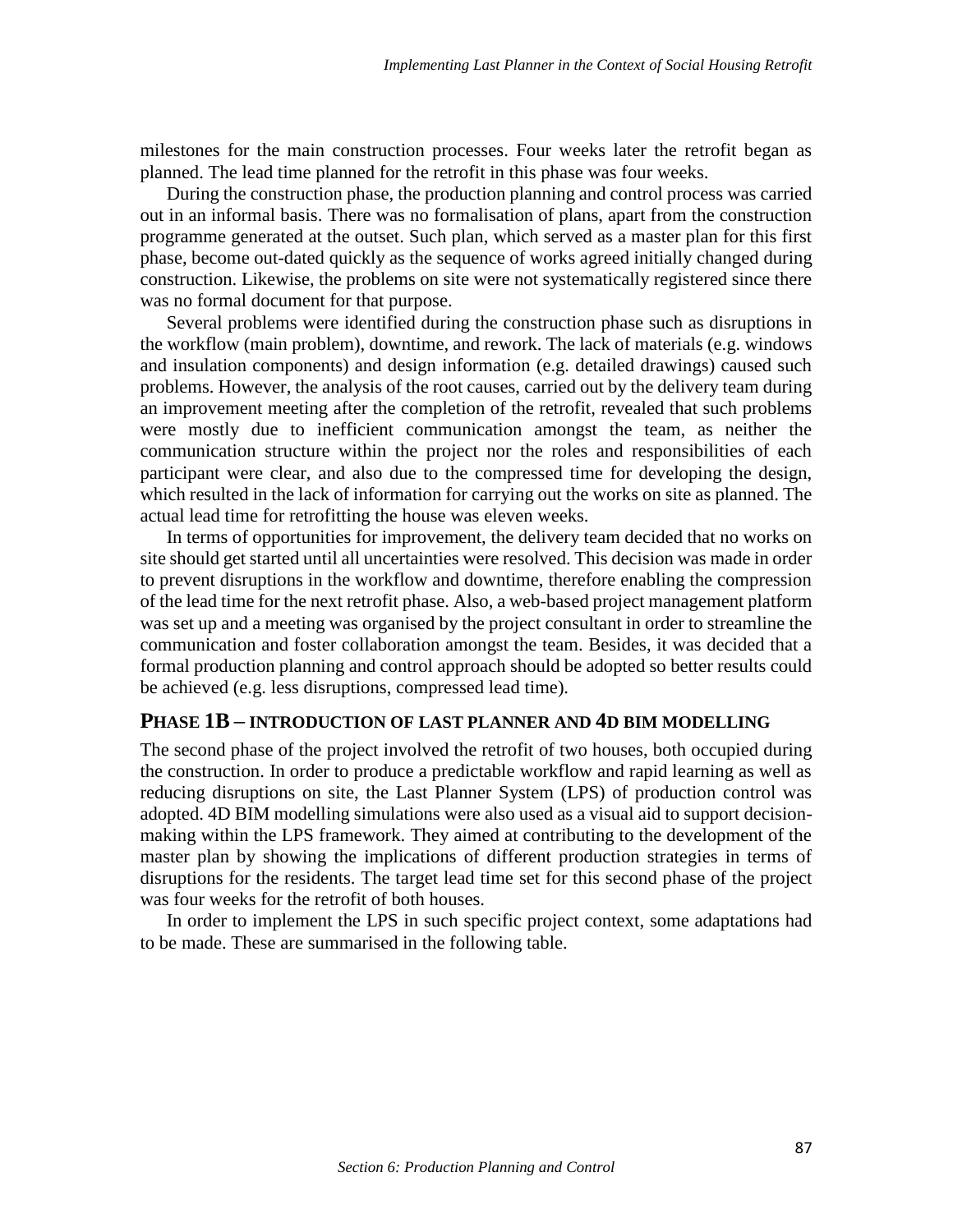| <b>LPS elements</b>             | Phase 1B                                                                               |  |  |  |
|---------------------------------|----------------------------------------------------------------------------------------|--|--|--|
| Long-term<br>(master plan)      | Devised in a collaborative fashion by the delivery team through                        |  |  |  |
| Phase planning                  | the use of post-it notes and a location-based chart                                    |  |  |  |
| Medium-term<br>(lookahead plan) | Constraints were listed for the entire project duration                                |  |  |  |
| Short-term<br>(commitment plan) | Devised on a daily basis to register the assignment of tasks to<br>crews on site       |  |  |  |
| Learning                        | Daily measurements of Percent of Plan Complete (PPC) along<br>with root cause analysis |  |  |  |

Table 2: Last Planner's adaptations to suit the retrofit context.

As illustrated in the table above, the master plan and phase planning were devised simultaneously due to the characteristics of the project, namely, a retrofit of small houses planned to be executed in short amount of time. In this paper, such plan will be referred as "master plan". It was devised by the delivery team through the use of post-it notes fixed on a chart at the site office as showed in the following figure.

|    | <b>MOVER</b>     | <b>MONDAY</b><br>15/06 | 3228                                 | <b>MONTH</b> | <b>SUGH</b>                                  | more    | WIN |  |
|----|------------------|------------------------|--------------------------------------|--------------|----------------------------------------------|---------|-----|--|
|    | Front            |                        |                                      |              |                                              |         |     |  |
| HM | REAR             |                        |                                      |              | <b>DOM</b><br><b>TOTELWALL</b><br><b>IRA</b> | s<br>93 |     |  |
|    | GARLE            |                        |                                      |              | <b>DON LATH</b><br>,,,,                      |         |     |  |
|    | <b>Parameter</b> |                        | <b>Security</b><br><b>CALIFORNIA</b> |              |                                              |         |     |  |

Figure 1: Post-it notes fixed on a location-based chart at the site office (master plan).

The number 44 in Figure 1 represents the house number and the locations (e.g. front, rear) refer to the facades of the house. The selection of facades as programming batches is due to the main retrofit processes (e.g. windows and doors, external wall insulation, and rendering) being executed in such areas. The different post-it colours indicate distinct retrofit processes. The post-it information was standardised and included the crew size, the task and its duration.

The lookahead planning was carried out for the entire project duration, i.e. four weeks. A list of constraints was generated and circulated via the web-based platform in order to communicate the deadlines and necessary actions to the delivery team. The short-term plan was carried out on a daily basis as well as the PPC measurements and root cause analysis. The actual lead time for retrofitting both houses was 6 weeks.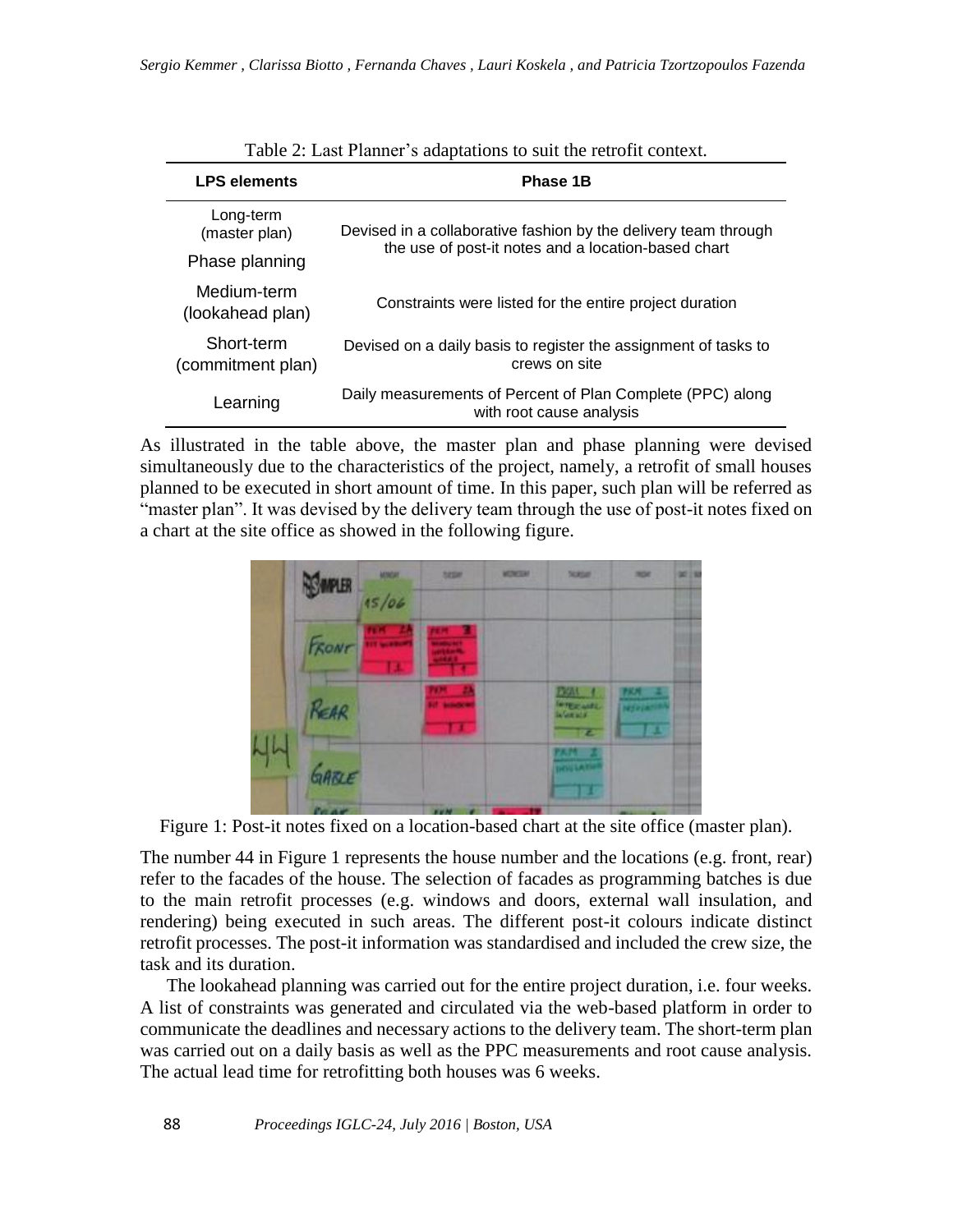In terms of problems, there were still disruptions in the workflow due to the lack of materials. However, the root cause analysis indicated that the problem was actually linked to a failure in checking the quantity of material available for carrying out the insulation works. It is worth mentioning that such disruptions were considered as a minor problem and not a major issue as noted in phase 1A. Another problem faced was the lack of subcontractor's collaboration in the planning meetings as the foreman showed resistance to formalise the plans as well as analysing the problems and their root causes.

In terms of improvements, it was realized that the 4D BIM simulations were too detailed to enable the visualisation of the sequence of activities with clarity. As a result, it was agreed that the models should be redeveloped with a lower level of detail. Furthermore, collaboration was deemed as critical for the success of the next phases of the project so a meeting was organised with a representative from the subcontractor in order to tackle that issue.

#### **PHASE 2 – WHAT-IF SCENARIO SIMULATIONS TO EVALUATE DISRUPTIONS**

Phase 2 comprises the retrofit of two houses, both occupied during the construction. 4D BIM models were used in this phase as a means to evaluate what-if scenarios for the retrofit with a focus on reducing user's disruptions throughout the construction process.

This phase started with the definition of production scenarios and their activities sequence and work packages. For each scenario, different capacities of production resources were used, which caused different durations for the retrofit works. Also, three lines of balance were developed to enable the analysis of the number of disruption days in each house and the number of planned workers. This analysis was done on the basis of a classification of the work packages that could cause more disruptions for the end users (Table 3). The lead time planned for the retrofit in this phase was four weeks.



The most disruptive activities for users, classed in red in the table above, are the ones that cause interruption of everyday life due to the need to access the houses inside and/or suspend the provision of building services. This information was essential to adjust the line of balance in order to reduce the number of overall disruptive days. Each period in which the disruptive activities (red and orange categories) took place in the house was counted. The parameters for each production scenario created for phase 2 are described in Table 4.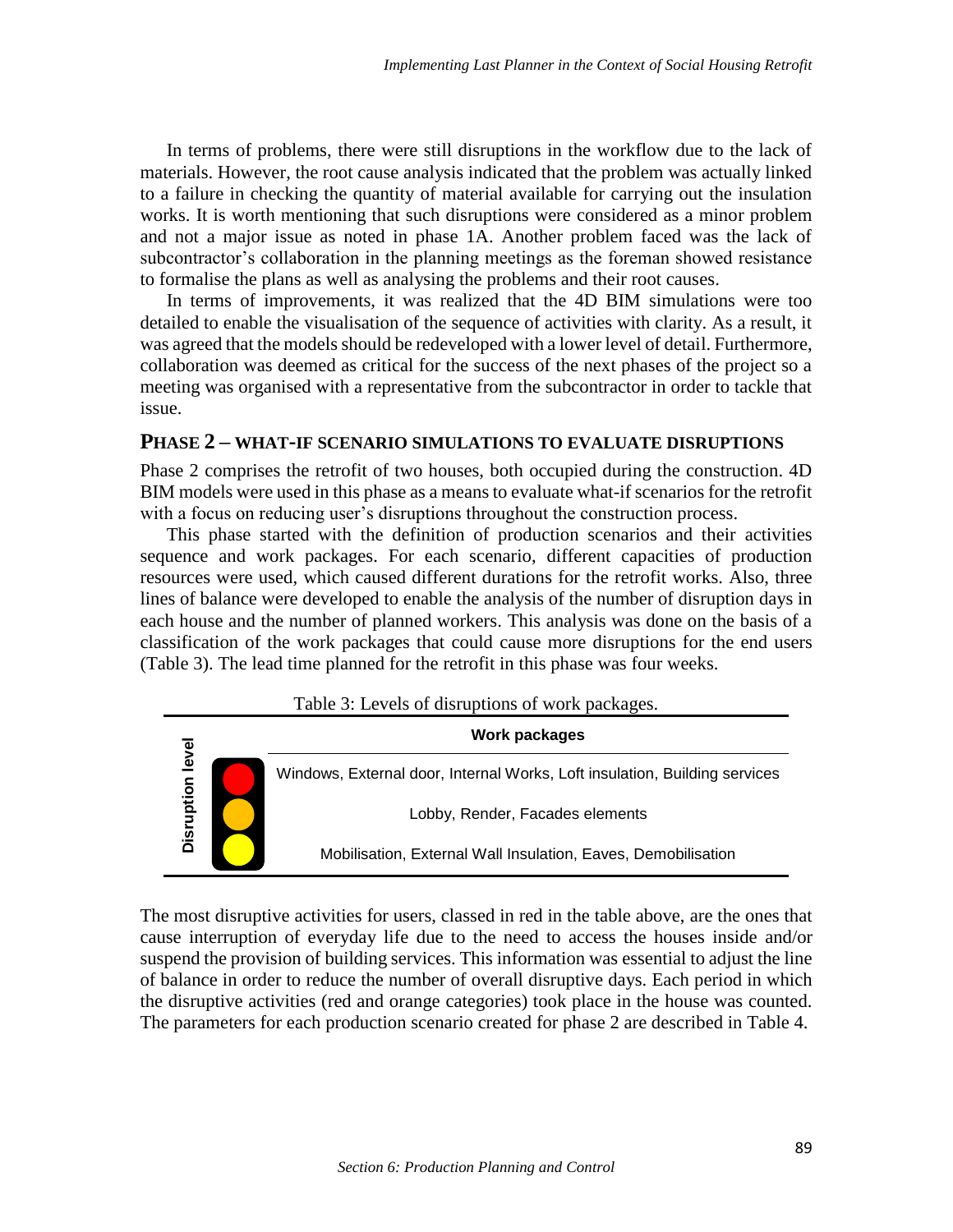| Table 4: Production scenarios developed for phase $\mathbb{Z}$ . |                 |                 |                                                     |                                   |                                                                   |                               |                  |
|------------------------------------------------------------------|-----------------|-----------------|-----------------------------------------------------|-----------------------------------|-------------------------------------------------------------------|-------------------------------|------------------|
| <b>Scenarios</b>                                                 | House<br>number | Total<br>(days) | <b>Period</b><br>duration disruptions<br>Red (days) | <b>Period</b><br>Orange<br>(days) | Total<br>disruptions disruptions disruptions<br>/ house<br>(days) | Total<br>/ scenario<br>(days) | Total<br>workers |
| Scenario 1                                                       | 46              | 19              | 6                                                   | 16                                | 22                                                                | 41                            | 9                |
|                                                                  | 47              | 20              | 7                                                   | 12                                | 19                                                                |                               |                  |
| Scenario 2                                                       | 46              | 21              | 9                                                   | 14                                | 23                                                                | 41                            |                  |
|                                                                  | 47              | 21              | 8                                                   | 10                                | 18                                                                |                               |                  |
| Scenario 3                                                       | 46              | 21              | A                                                   | 15                                | 22                                                                | 42                            | 8                |
|                                                                  | 47              | 22              |                                                     | 13                                | 20                                                                |                               |                  |

Table 4: Production scenarios developed for phase 2.

Scenario 1 is considered as the best option since it presents the shorter duration and less disruptive days than the other scenario. However, an evaluation of this result is needed with the project team, as this option requires more workers. This evaluation is planned to happen in the near future as the project is still on going.

#### **DISCUSSION**

The compression of the lead time noted between phase 1A (11 weeks) and phase 1B (6 weeks) can be seen as a benefit of utilising the Last Planner System (LPS). Principles associated to the LPS such as focusing on removing constraints before starting works on site and learning from mistakes were certainly factors that contributed to reduce disruptions in the workflow as well as compressing the retrofit lead time. The learning effect, evidently, cannot be ruled out as an additional cause of such improvements.

Another benefit of using LPS is the improvement in the project coordination and communication. For instance, the formalisation of the list of constraints fostered the interaction amongst project participants and assisted the project manager in coordinating the issues required for enabling the start of works on site. Also, it created a baseline of potential issues that can be used from phase to phase to avoid unnecessary disruptions in the workflow.

In terms of the LPS implementation issues, two aspects deserve attention. First, there was a need to promote adaptations in the way the LPS basic elements were applied in order to suit the retrofit context (Table 2). As the project referred to a retrofit of small houses to be executed within a short amount of time, it was decided to list constraints for the entire retrofit duration so uncertainties could be anticipated and disruptions avoided, besides daily, not weekly, plans were put in place in order to enable the creation of basic stability and establishment of short learning cycles. Also, the use of a visual management tools such as the location-based chart along with post-it notes for displaying the master plan helped to improve the understanding of project participants regarding the production strategies. Second, poor collaboration was considered as a major issue faced during the study as it precluded the appropriate formalisation of daily production plans and, as a result, it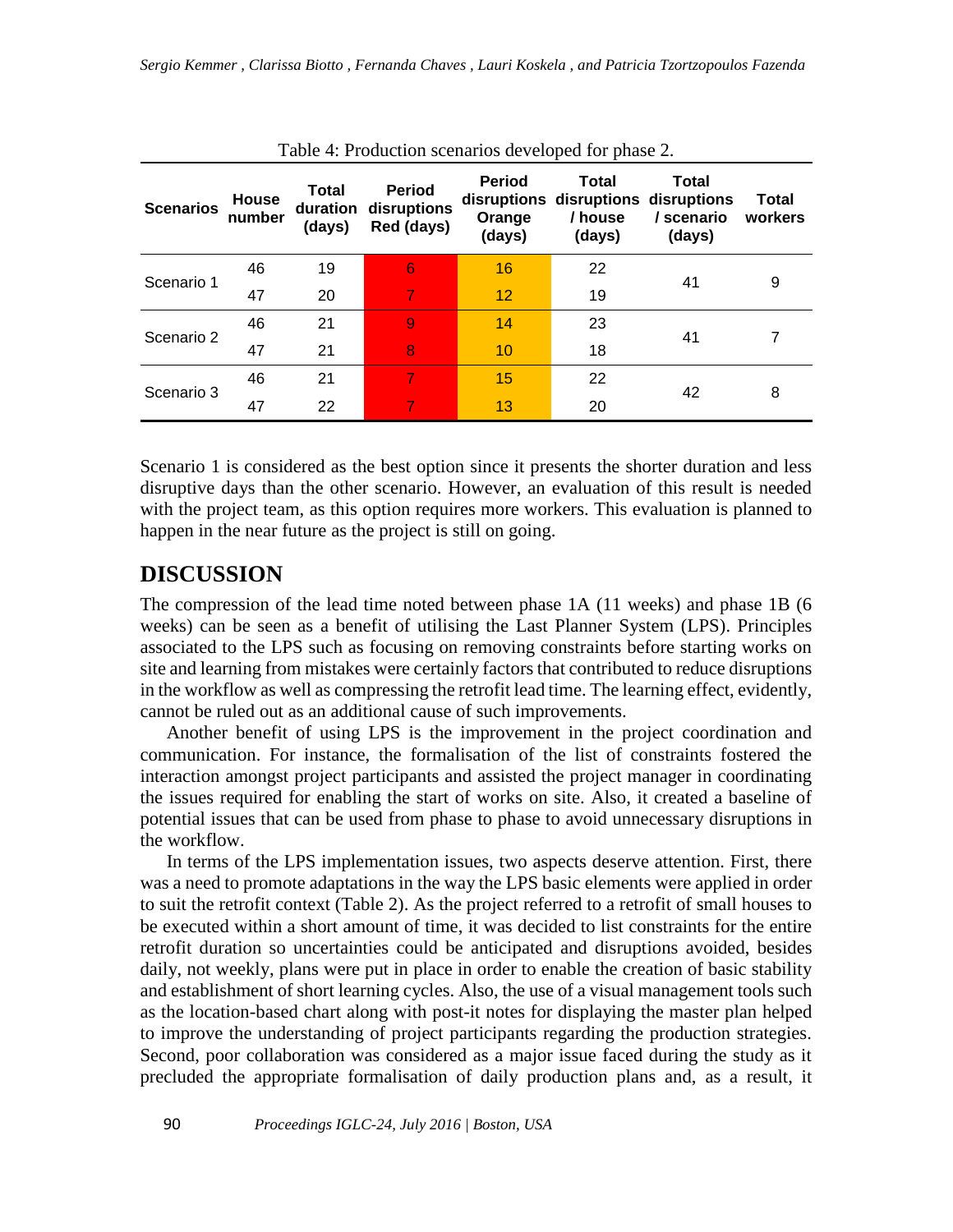impeded the evaluation of daily production performance as planned. Such issue, addressed during phase 2, highlights the need of gaining top management support prior the implementation of LPS on site.

Regarding the use of 4D BIM simulations as a visual aid during the development of the master plan, an important lesson was learned, namely, the 4D model must correspond to the level of detail of the plan analysed. The use of a detailed model in phase 1B did not produce the expected results since the participants could not see clearly the sequence of activities as well as the potential disruptions associated to each production scenario.

Another important finding was the need of combining different tools to enable a better assessment of disruptions. The 4D BIM models should be used along with the Line of Balance (LOB) since the latter is better in analysing the disruptions according to the categorization devised in the study. The identification and counting of number of disruptions in the LOB proved to be easier than what was found when using the 4D BIM models. In fact, without the LOB, the creation of what-if scenarios as presented in Table 4 would not have been possible. The 4D BIM models are helpful for communicating the construction programme to clients and also valuable to enable the visualisation of aspects related to site logistics such as material storage, scaffolding position, and users' access.

# **CONCLUSIONS**

The aim of the paper is to discuss the implementation issues and benefits of utilising Last Planner with the support of BIM 4D modelling in the context of retrofit of social housing. It focuses on reducing user's disruption throughout the construction process.

Regarding the benefits of utilising Last Planner, the research findings indicated that there is a potential, especially with regards to reducing the disruptions on site and compressing retrofit lead time. Improvements in project communication and coordination were also noted as a result of the LPS adoption. In terms of implementation issues, the need for adapting the basic elements of LPS in order to suit the retrofit context as well as getting buy-in from top management staff prior to start works on site were deemed as vital factors towards a successful practical application.

The use of 4D BIM simulations was also assessed during the development of the master plan as a supporting tool for stressing potential disruptions resulting from distinct retrofit strategies. The main finding on this matter is that the assessment of disruptions in such projects should consider the use of additional tools, e.g. the line of balance method, as the 4D BIM models are incapable to provide information about disruption in a suitable way, i.e. they do not allow comparison of scenarios as easy as the line of balance does.

# **ACKNOWLEDGMENTS**

The authors would like to thank all the participants for the valuable time, support and and comments made to the research work. The authors would like to thank the sponsors, which include: Innovate UK for sponsoring the S-IMPLER research project (see further details at http://www.s-impler.com) and CNPq, National Council of Technological and Scientific Development - Brazil, for sponsoring the PhD of two researchers.